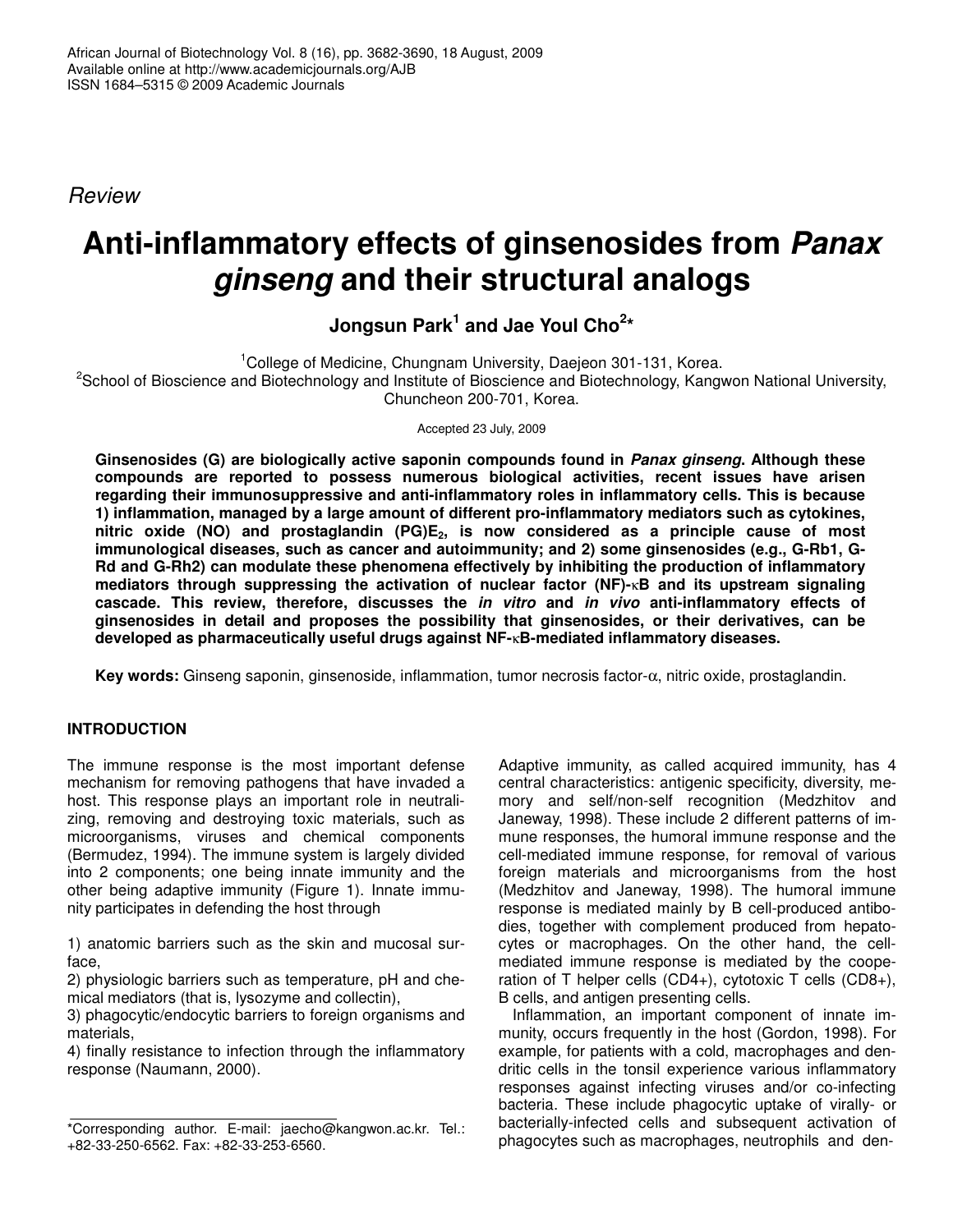

**Figure 1.** Two different types of immunity: innate immunity and adaptive immunity.

dritic cells. Furthermore, the release of cell wall products or viral proteins induces the activation of immune cells to boost overall inflammatory responses through production of numerous chemical mediators such as histamine, nitric oxide (NO), prostaglandins  $(PGE_2)$  and leukotrienes (Radi et al., 2001). These molecules also help leukocytes to migrate from the blood to inflamed tissue areas and also to secrete other pro-inflammatory cytokines (tumor necrosis factor [TNF]- $\alpha$  interleukin [IL]-1, IL-6) and chemokines (macrophage inflammatory protein 1α, IL-8, monocyte chemoattractant protein-1) (Sanchez-Madrid and Gonzalez-Amaro, 2001). These overall processes are expressed as redness, swelling, heating and pain, helping to disrupt and clear invading organisms through sustained activity. Several mediators of inflammation, such as  $PGE_2$ , NO and TNF- $\alpha$  and the enzymes that produce them (cyclooxygenase [COX] and NO synthase [NOS], etc.) play a critical role in regulating the complete immune response for the inflammation pathway, thus becoming an important research target for development of immunomodulatory drugs (Martel-Pelletier et al., 2003).

The inflammatory response is divided into 2 categories, acute inflammation and chronic inflammation, according to duration (Sanchez-Madrid and Gonzalez-Amaro, 2001). Acute inflammation is a general form of inflam-mation that continues for several days or weeks. On the other hand, chronic inflammation can be caused by acute inflammation of long duration, extending past four weeks. In the case of normal inflammation, cytokines produced by Th1 cells (IL-2, interferon [IFN]-γ, TNF-α, and so on)

would soon be decreased by Th2 cells releasing IL-4, IL-6, IL-10 and transforming growth factor-β (Vervo-ordeldonk and Tak, 2002). Mutual balance between Th1 and Th2 responses in inflammation immediately atenuate acute inflammatory conditions back to normal (Levite and Chowers, 2001). Nonetheless, certain condi-tions with imbalanced Th1/Th2 responses lead to chronic inflammation states. These reactions are mainly managed by inflammatory cells that consist of monocytes, macrophages, lymphocytes and plasma cells (Maddox and Schwartz, 2002).

Ginseng, a perennial plant of Araiaceae, is a popular traditional herbal medicine and has been used since ancient times Ginseng has been known as the best medicine for increased vitality, long life, supplement of spirits and light bodies. The Chinese traditional medicine book, "Sin-Nong-Bon-Cho-Kyung," written 2,000 years ago, states that "ginseng strengthens the 5 viscera, stabilizes spirit, fixes the soul, stops sudden palpitation, eliminates exogenous pathogen, sharpens visual and mental acuity and lightens the body" (Liu and Xiao, 1992). Regarding the different forms of ginseng, it has been shown that Korean ginseng (*Panax ginseng*) is one of the best, in terms of active components. The pharmacological effects of ginseng mainly originate from ginseng saponins, in particular ginsenosides (Hasegawa, 2004).

In regards to structure, ginsenosides are divided into 2 types, protopanaxadiol (PPD, 22 classes) and protopanaxatriol (PPT, 10 classes) (Table 1 and Figure 2). Numerous experimental investigations to better understand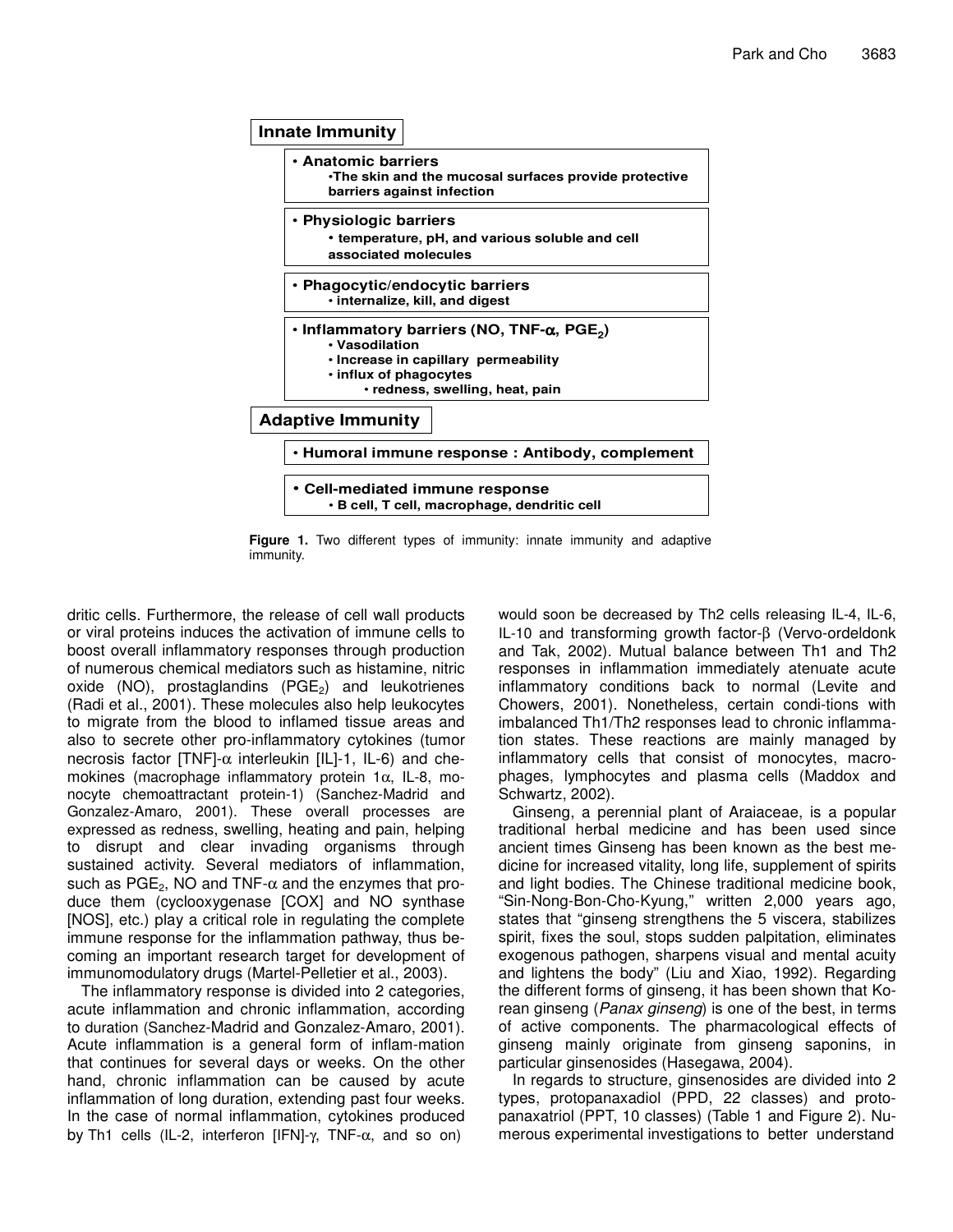|                |  |  | Table 1. Two structural types of ginsenosides form |  |
|----------------|--|--|----------------------------------------------------|--|
| Panax ginseng. |  |  |                                                    |  |

| Protopanaxadiol    | Protopanaxatriol   |
|--------------------|--------------------|
| Ra1, Ra2, Ra3      | G-Rc, G-Rf,        |
| Rb1, Ra2, Ra3      | G-Rg2, G-Rh1,      |
| Rc, Rd             | 20-Glc-G-Rf        |
| 20(S)G-Ra3         | Notoginsenoside-R1 |
| $20(R)G-Rg3$       | $20(R)G-$ Rg2      |
| Rh2, Rs1, Rs2      | $20(R)G-Rh1$ , Rh4 |
| Quinqueno side-R1  |                    |
| Notoginsenoside-R4 |                    |
| Maylonyl-G-Rb1     |                    |
| Maylonyl-G-Rb2     |                    |
| Maylonyl-G-Rc      |                    |
| Maylonyl-G-Rd      |                    |

ginseng's pharmacological mode of action have been made. Owing to such efforts, pharmacological knowledge of ginseng components regarding cardiovascular disease, diabetes mellitus, cancer, stress and immunostimulation have been greatly explored (Hasegawa, 2004). In contrast, the immunosuppressive and anti-inflammatory effects of ginseng have not been fully elucidated. Therefore, in this review, the inflammation-related pharmacology of ginsenosides and their metabolites or derivatives will be summarized and discussed.

## *IN VITRO* **INHIBITION OF INFLAMMATORY MEDIATORS**

For evaluating the inhibitory effect of ginsenosides on the production of inflammatory mediators, several *in vitro* model systems were employed. Thus, bacteria-derived inflammatory stimuli such as lipopolysaccharide (LPS) and peptidoglycan and macrophage-like cell lines such as J774 and RAW264.7 cells or primary macrophages prepared from peritoneal macrophages were used (Cho et al., 2001a; Hong et al., 2003; Kim and Cho, 2008). In particular, various inflammatory molecules, including TNF- $\alpha$ , NO (produced by inducible NOS [iNOS]) and  $PGE<sub>2</sub>$  (produced by COX-2), were measured as quantitative parameters (Cho et al., 2004; Lee et al., 2008, Byeon et al., 2008).

A representative cellular event induced by LPS is summarized in Figure 3. Thus, the activation of macrophages by LPS initially requires the molecular association of CD14 and toll-like receptor-4 to build signaling complexes including various protein kinases such as nonreceptor type protein tyrosine kinases [e.g., c-Src and Janus kinase (JAK)-2)], protein kinase C and protein kinase A (Fujihara et al., 2003). The signaling activation is also linked to the stimulation of various enzymes such as nuclear factor (NF)-κB-inducing kinase (NIK), phosphoinositide 3-kinase (PI3K), phosphoinositide-dependent kinase 1 (PDK1), Akt (protein kinase B), mitogen activated protein kinases (MAPKs) [such as extracellular signal-regulated kinase (ERK), c-Jun N-terminal kinase (JNK) and p38] and anti-oxidative proteins like heme oxygenase (HO)-1 (Fujihara et al., 2003). These proteins play central roles in controlling several redox-sensitive transcription factors such as NF-κB, cAMP responsive element (CRE) and activator protein (AP)-1.

# **Inhibitory effect of TNF-**α **production**

Cytotoxic T cells, natural killer cells, lymphocyte activated killer cells and activated macrophages destroy cancer cells, virus-infected cells and transplanted cells (Ortaldo, 1991). When immune cells attack their targets, various cytotoxic proteins such as lymphotoxin, TNF-α, NK cytotoxic factor, perforin, and toxic molecules such as NO and reactive oxygen species (ROS) (Sinkovics and Horvath, 2005) are typically involved. Most notably, TNF- $\alpha$  was originally characterized as a tumor-necrosis molecule, produced from macrophages, NK cells and T cells (Vujanovic, 2001). However, excessive TNF-α release during inflammation causes damage to normal tissues and cells, while further augmenting the production of other inflammatory molecules, leading to chronic conditions (Romas et al., 2002).

Indeed, elevated levels of TNF- $\alpha$  have been reported to be maintained in the blood or tissues of patients with chronic arthritis and septic shock (Glauser, 1996; Zanotti et al., 2002). For these reasons, anti-TNF- $\alpha$  therapy such as antagonistic small molecules, soluble  $TNF-\alpha$  receptors and antibodies to TNF- $\alpha$  have been used for treatment of chronic or acute inflammatory diseases (Bluethmann et al., 1994). Concomitantly, significant efforts have been made to develop curative TNF-α-targeted drugs with antiinflammatory and anti-autoimmunity properties (Pass et al., 1995).

We have previously reported that some ginsenosides help to regulate TNF- $\alpha$  release in LPS-treated macrophages (Cho et al., 2001b). As such, G-Re and G-Rg1 (PPT type ginsenosides) did not block TNF- $\alpha$  production. In contrast, PPD-type ginsenosides (G-Rb1 and G-Rb2) exhibited significant inhibition of TNF- $\alpha$  release with IC50 values of 48 and 27.9 µM, respectively (Table 2). Meanwhile, a mixture of protopanaxadiol-type saponins (100 to 200 µg/ml) also blocked other pro-inflammatory cytokines and chemokines such as IL-1β and MCP-1 at the transcriptional level, although the exact molecular mechanisms were not explored.

Ginsenosides are known to inhibit cAMP phosphodiesterase (PDE) (Stancheva and Alova, 1993). Indeed, combinatorial treatment of G-Rb1 or G-Rb2 with cAMP PDE inhibitors displayed no more additive effect on TNF- $\alpha$  release than single treatment with these drugs (Cho et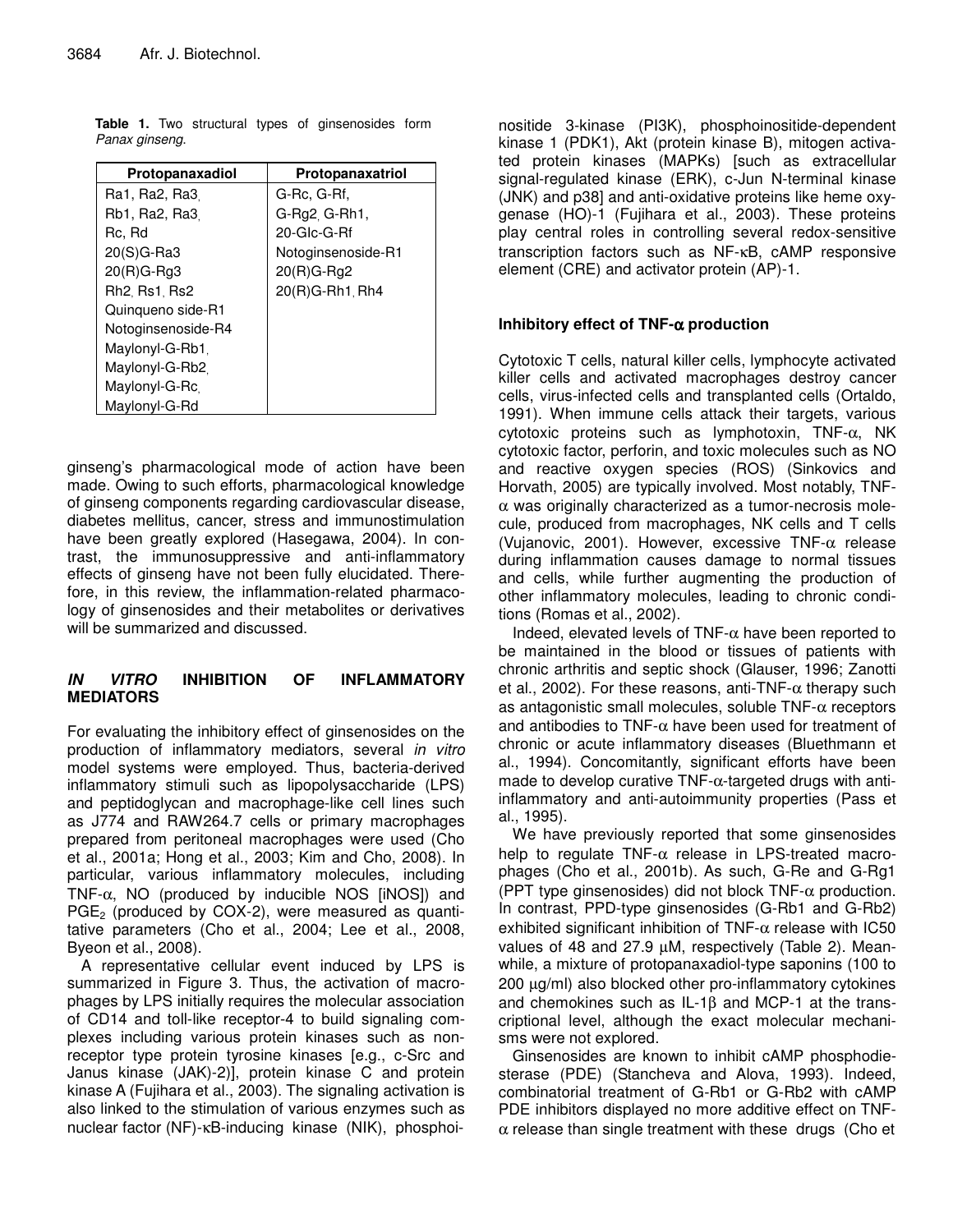





20S-protopanaxatriol (PT)













**Figure 2.** Chemical structures of ginsenosides.



**Figure 3.** Signaling pathways involved in LPS-induced inflammatory responses.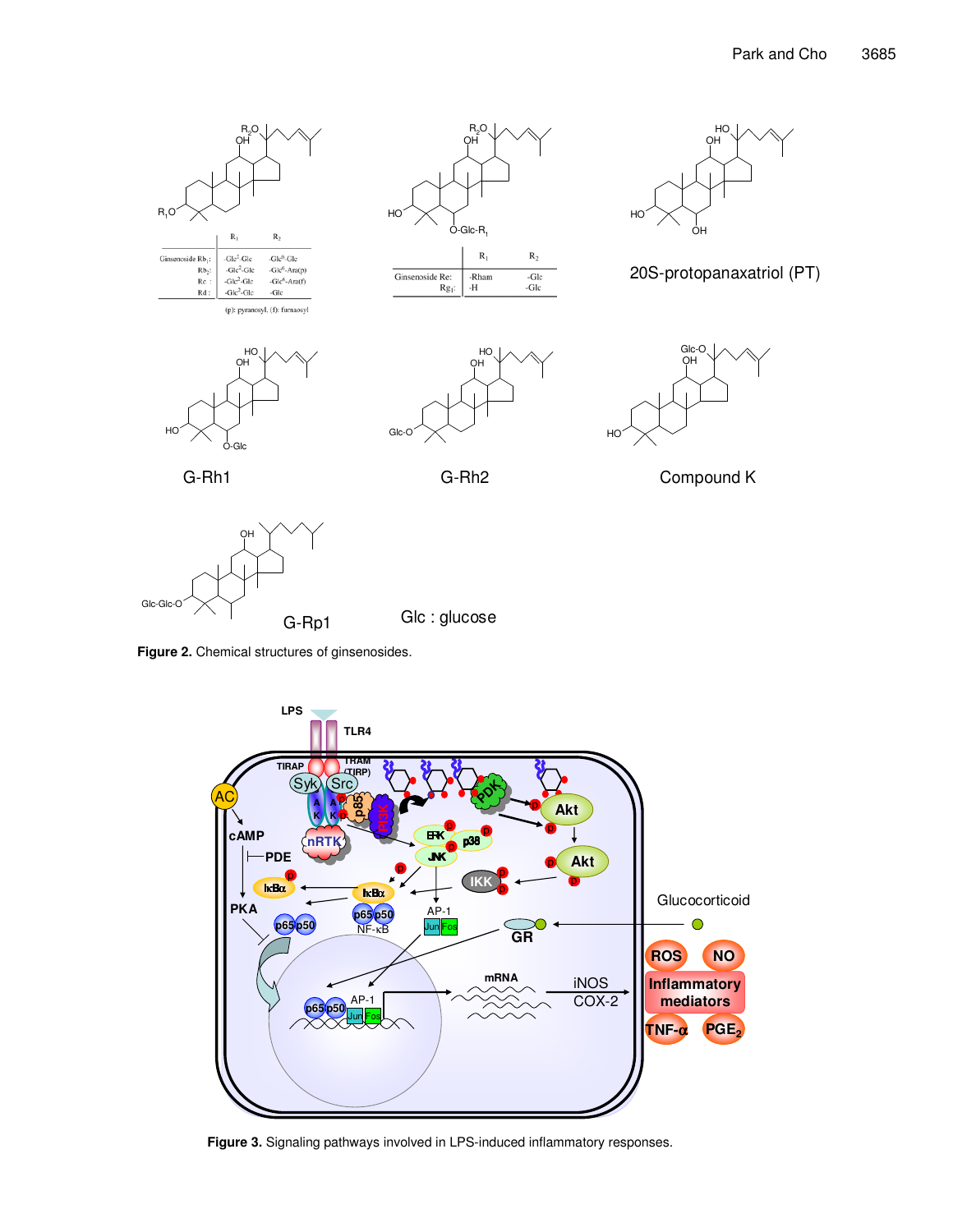| Compound              | IC50 (µM)        |                |  |  |  |
|-----------------------|------------------|----------------|--|--|--|
|                       | <b>RAW264.7</b>  | U937           |  |  |  |
| <b>PPD</b>            |                  |                |  |  |  |
| G-Rb1                 | $56.5 \pm 4.3$   | $51.3 \pm 2.1$ |  |  |  |
| G-Rh <sub>2</sub>     | $27.5 \pm 2.5$   | $26.8 \pm 3.6$ |  |  |  |
| G-Rc                  | $64.5 \pm 4.3$   |                |  |  |  |
| Positive control drug |                  |                |  |  |  |
| Pentoxifylline        | $252.4 + 18.5$   |                |  |  |  |
| Theophylline          | $526.3 \pm 32.6$ |                |  |  |  |
| dbcAMP                | $29.1 \pm 3.7$   | $46.7 \pm 2.3$ |  |  |  |
| Prednisolone          | $33.6 \pm 5.1$   |                |  |  |  |

**Table 2.** Inhibitory effect of ginsenosides on TNF-α production (Cho et al., 2001).

al., 2001b). This implies that ginsenosides compete with selective cAMP inhibitors for the same enzyme binding site. In contrast, combined treatment of ginsenosides (G-Rb1 and G-Rb2) with inhibitors to protein kinase C (staurosporine and sphingosine), protein tyrosine kinases (herbimycin and genistein), or steroidal drugs (prednisolone and methyl-prednisolone) additively increased TNF- $\alpha$  inhibitory activity (Cho et al., 2001b). Particularly, no additive inhibition of combination treatment of G-Rb1 with selective PDF type IV inhibitors (rolipram and RP73401) strongly indicated that PDE type IV appears to be one of the pharmacologic targets of ginsenosides (Cho et al., 2001b). In agreement with this, PDE IV has been reported to be hyper-activated under inflammatory conditions and found to be highly expressed in inflammatory cells (Spina, 2003). Furthermore, combination experiments also suggested that co-treatment of ginsenosides with inhibitors to other enzymes (such as protein kinase C and protein tyrosine kinase) could enhance the curative effect of ginsenosides against TNF-α-mediated inflamma-tory diseases such as rheumatoid arthritis and septic shock (Cho et al., 2001b).

Strong apoptosis-inducing saponins, G-Rh1 and G-Rh2, which are main metabolites of G-Rg3 intestinally (Bae et al., 2002), are also known as inhibitors of proinflammatory TNF-α and IL-1β in LPS/IFN-γ-activated BV-2 cells, while increasing the expression of the antiinflammatory cytokine IL-10 (Bae et al., 2006b). According to pharmacological and electrophoretic mobility shift assays, the prime targets of G-Rh2 were both the protein kinase A (PKA) pathway and the LPS/IFN-γ-induced DNA binding activity of AP-1, but not the cAMP responsive element binding protein or NF-κB.

A group from China has shown that PPT-type and PPDtype ginsenosides have different effects on the production of TNF- $\alpha$  by LPS-activated N9 microglial cells (Wu et al., 2007). Both PPT-type ginsenosides (G-Rg1 and G-Re) and PPD-type ginsenosides (G-Rb2 and G-Rd) inhibited LPS-induced TNF- $\alpha$  production via blocking the phosphorylation of ERK 1/2, JNK and c-Jun, as well as blocking NF-κB activation.

### **Inhibitory effect of NO and PGE<sup>2</sup> production**

NO has multiple roles; acting as neurotransmitter, blood clotting molecule, blood pressure regulator and cancer cell attacker with non-carbonic and low molecular weight radicals (Shah et al., 2004). NO is synthesized from Larginine by NOS (Chiarugi et al., 1998), which is divided into 2 groups: one is constitutive NOS (cNOS), which performs various physiological roles induced in the normal condition relevant to vascular functions, and the other is iNOS, which is induced under the pathologic condition (Shinoda and Whittle, 2001). Recently, iNOS has been regarded as a therapeutic target in many immunologic disorders, because it is a pro-inflammatory enzyme highly expressed in activated macrophages and microglia by various immunological or pathological stimuli such as LPS or IFN-γ (MacMicking et al., 1997). Large amounts of NO produced in inflammatory cells expose a host to serious damage via its chemical reactivity (Alexander, 1998) and also stimulate the production of other inflammatory mediators such as  $PGE<sub>2</sub>$  produced by COX-2 (Murakami and Ohigashi, 2007). A critical role of NO has also been demonstrated in a septic shock model in which iNOS was highly expressed in Kupffer cells and hepatocytes from sepsis patients (Kirkeboen and Strand, 1999).

Strong apoptosis-inducing saponins, G-Rh1 and G-Rh2, are also known as effective NO synthesis inhibitors (Park et al., 1996; Bae et al., 2006b). Thus, these compounds strongly suppress NO production induced by IFNγ plus LPS in murine peritoneal macrophages. Unlike TNF- $\alpha$  inhibitory effects, PPD-type (G-Rb1, G-Rc or G-Re) ginsenosides did not inhibit NO release. In addition, IFN-γ-induced early signaling for boosting NO production induced by LPS appears to be regarded as the molecular target of G-Rh1 and G-Rh2. This is because treatment of the cells with G-Rh2 6 h before stimulation with IFN-γ plus LPS showed more inhibitory effect than treatment with G-Rh<sub>2</sub> 6 h after or simultaneously with IFN-γ plus LPS for NO production.

Prof. Kim's group in Kyung Hee University (Seoul, Korea) also proved the anti-inflammatory effect of G-Rg3 and G-Rh2 using LPS- and IFN-γ-induced murine BV-2 microglial cells. It was found that G-Rh2 is able to suppress the production of NO, with an IC50 value of 17 µM. Blockade of iNOS mRNA levels induced by LPS also indicated that the inhibitory effect of Rh2 occurred at the transcriptional level. Additionally, G-Rh2 was found to inhibit the expression of COX-2. In view of this, the G-Rg3-induced preventive effect against LPS-induced hepatic and renal injury in rats treated at a dose of 10 mg/kg body weight/day seems to be due to its metabolite, G-Rh2 (Kang et al., 2007). In G-Rg3-treated liver and kidney, most of inflammatory parameters such as NF-κB, iNOS and COX-2 were reduced, while the anti-inflammatory protein, HO-1, was up-regulated. In addition, NO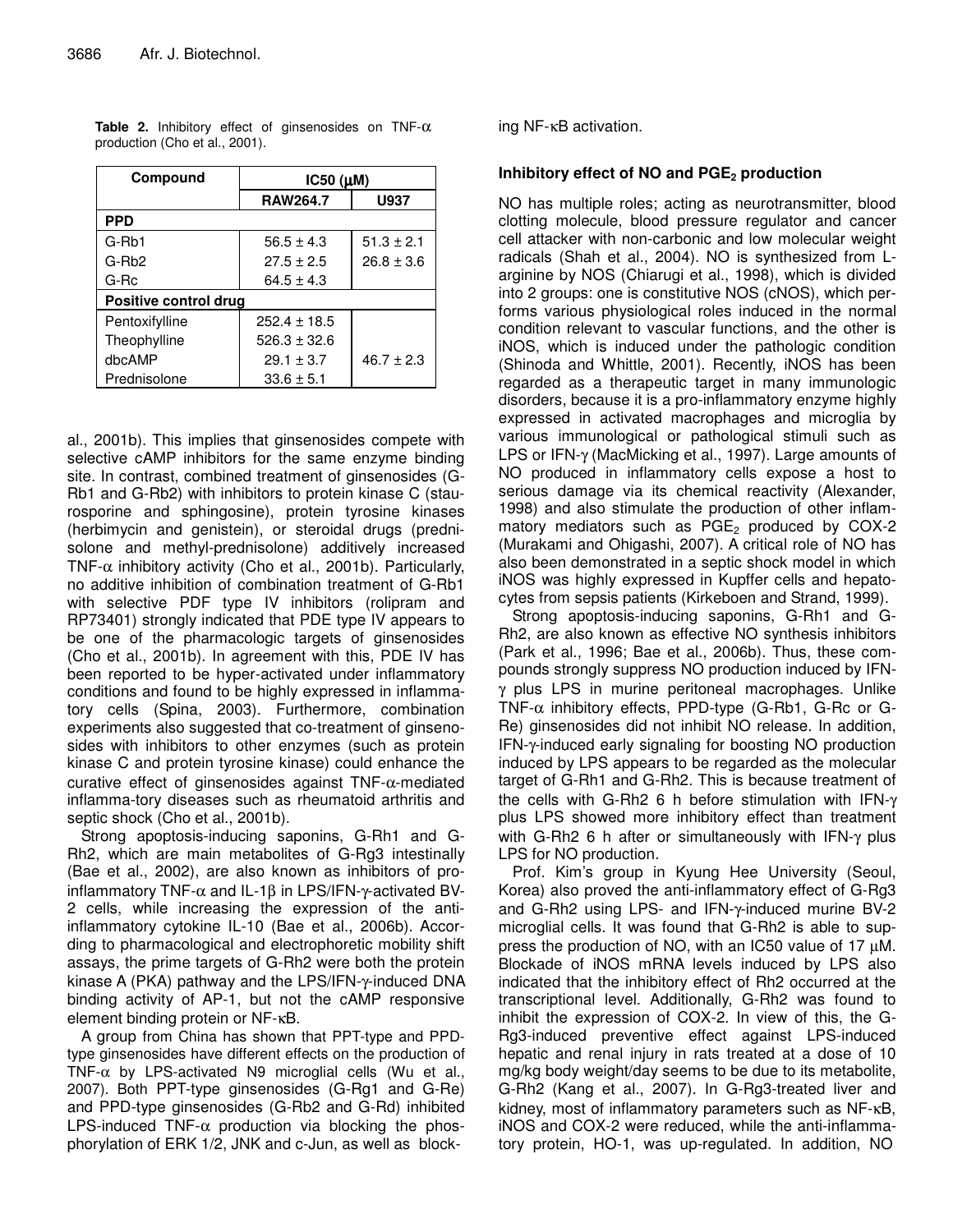produced in LPS-activated N9 microglial cells was downregulated by protopanaxatriol-type G-Rg1 and G-Re by blocking NF-κB activation (Wu et al., 2007).

As an additional example drug, G-Rd has neuroprotective effects based on its anti-inflammatory action (Lin et al., 2007). A reduction of NO-formation and  $PGE<sub>2</sub>$  synthesis was also observed in G-Rd-treated mesencephalic primary cultures. Thus, the protective mechanism of G-Rd is thought to interrupt iNOS and COX-2 expression.

Recently, 20(S)-protopanaxatriol (PT), one of glycones of ginsenosides, was found in human blood as a final metabolite after oral administration of ginseng extract (Hasegawa et al., 1997) and demonstrated anticancer activity (Shibata, 2001). Interestingly, this glycone was reported to inhibit the expression of iNOS and COX-2 in LPS-stimulated macrophages, at concentrations from 0 to 20 µM (Oh et al., 2004). When macrophage-like RAW-264.7 cells stimulated with LPS were treated with PT, NO production and iNOS expression were dose-dependently repressed, up to 20 µM of PT, without altering cell viability (Oh et al., 2004). The compound also inhibited  $PGE_2$ production and COX-2 expression in a dose-dependent manner (Oh et al., 2004). The inhibition of iNOS and COX-2 expression by PT was mediated by blocking nuclear translocation of NF-κB (Oh et al., 2004; Cho et al., 2008). Although the exact inhibitory mechanisms of PT have not been fully explained, a series of NF-κB activation pathways, such as the phosphorylation of  $\text{I} \kappa \text{B} \alpha$ , an inhibitor of the NF-κB (p65/p50) activation and the activation of IκB kinase (IKK) (Figure 2) seems to be considered as a potential target of PT action (Oh et al., 2004; Cho et al., 2008). In contrast, considering that RU486, an antagonist of the glucocorticoid receptor, did not abrogate the inhibitory effect of PT (Figure 2), the anti-inflammatory effect of PT seems to be mediated in a glucocorticoid receptor-independent manner (Oh et al., 2004). Professor Kim's group in Kyung Hee University had also reported that 20-O-β-D-glucopyranosyk-20(S)protopanaxadiol (compound K)  $(5~25 \mu M)$  is able to block LPS-induced production of NO and  $PGE_2$  in macrophages (Park et al., 2005). The expression of iNOS and COX-2 was also suppressed by compound K treatment (Park et al., 2005). Similar to PT, this compound has been found to diminish the activation of NF-κB (Park et al., 2005).

### **THERAPEUTIC** *IN VIVO* **EFFECT IN INFLAMMATORY MODELS**

So far, animal models have widely been employed to evaluate the curative effects of anti-inflammatory candidate drugs. Acute or chronic mouse and rat models are generally used after treatment with various inflammatory stimuli such as croton oil, carageenan, arachidonic acid and collagen (Cho et al., 2001a; Deschoolmeester and Else, 2002). In these models, inflammatory mediators

such as histamine and prostaglandins are found to play a critical role in managing various acute or chronic inflammatory symptoms (Cho et al., 2001a). Acute inflammation models frequently used include septic shock, induced by gram negative bacteria-derived endotoxins like LPS, which produce significant TNF- $\alpha$  and NO secretion, as well as ear edema methods, induced by croton oil and arachidonic acid (Cho et al., 2000). Arthritis models induced by adjuvant containing type II collagen or Mycobacteria to induce edema in joint areas for longer periods are popular as a chronic inflammation model (Cho et al., 2004). In addition, a dermatitis model, involving treatment with a stimulus that induces chronic dermatitis, like psoriasis, has also been used for determining the pharmacological efficacy of anti-inflammatory candidate drugs (Shin et al., 2005).

The *in vivo* curative effects of components derived from Korean ginseng in inflammatory diseases by have been less reported compared to other natural products. Nevertheless, therapeutic effects of ginseng ingredients have been proven against chronic dermatitis (such as psoriasis and contact dermatitis) and rheumatoid arthritis models. Shin et al. (2005) has reported that Rb1 and compound K were effective in a mouse model of psoriasis, a cutaneous skin inflammatory disease with red and flat lesions of various size and silver-white tone's thick stratum corneum, induced by oxazolone (Shin et al., 2005). Although this is known as a type of delayed hypersensitive reaction managed by Th1 cells, most pathological symptoms are similar to those of chronic inflammatory skin dermatitis. Indeed, Rb1 and compound K (0.02 and 0.05%) normalized the increased thickness level of the ear as a result of oxazolone-induced inflammatory mediators (Shin et al., 2005).

Recently, the anti-inflammatory effect of steamed red ginseng, as well as ginseng, is being explored (Bae et al., 2006a). Bae et al. (2006) reported that components (G-Rg3, G-Rf and G-Rh2) found in steamed red ginseng blocked inflammatory responses both in a passive cutaneous anaphylaxis (PCA) reaction and contact dermatitis (Bae et al., 2006a). The PCA model is a cutaneous inflammatory disease with allergic shock, generated by injectted anti-dinitrophenol (DNP)-IgE and antigen and DNPhuman serum albumin (Ovary, 1982). The orally administered Korean red ginseng saponin fraction (KRGS) has been found to dose-dependently repress the PCA model; 32% in 100 mg/kg, 61% in 500 mg/kg (Bae et al., 2006a). Oral and i.p. treated ginsenosides, such as G-Rg3, G-Rf and G-Rh2, displayed an inhibitory tendency with 30 to 60% inhibition (Bae et al., 2006a). Furthermore, these components, as well as KRGS, also diminished ear swelling in an ear dermatitis mouse model induced with oxazolone. By histopathological analysis, 0.05% of G-Rf, G-Rg3 and G-Rh2 repressed ear swelling more than the control drug, betamethasone, by up to 34.8, 47.5 and 49.9%, respectively (Bae et al., 2006a).

Rheumatoid arthritis (RA) is a chronic inflammatory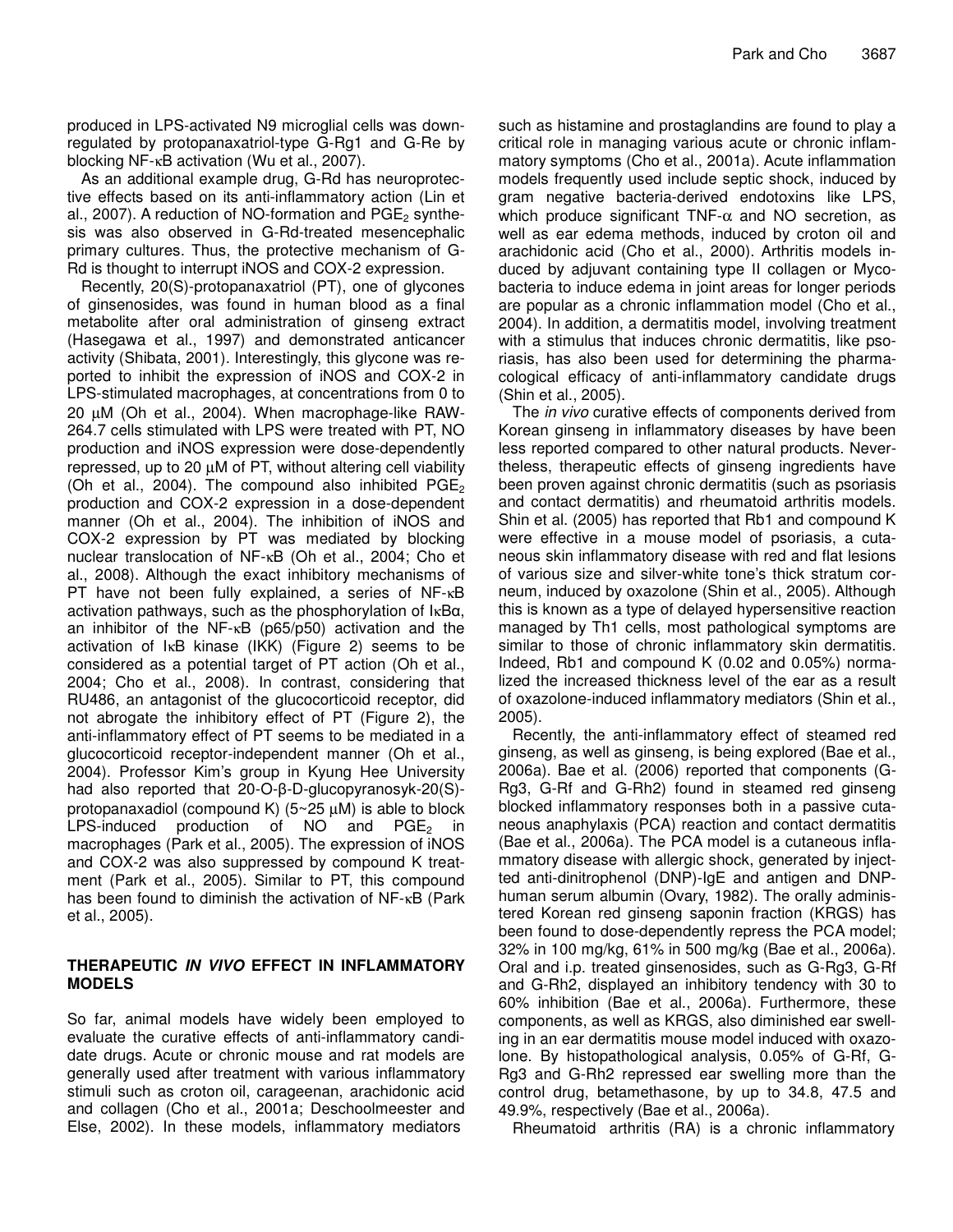| Ginsenoside       | TNF- $\alpha$ | <b>NO</b> | <b>iNOS</b> | PGE <sub>2</sub> | COX-2     | Molecular target         | <b>References</b>     |
|-------------------|---------------|-----------|-------------|------------------|-----------|--------------------------|-----------------------|
| G-Rb1             | $+$ (RAW)     |           |             |                  |           | cAMP PDE                 | Cho et al., 2001b     |
|                   |               |           |             |                  |           |                          | Oark et al., 2005     |
| G-Rb <sub>2</sub> | $+$ (RAW)     |           |             |                  |           | cAMP PDE                 | Cho et al., 2001b     |
|                   | $+ (N9)$      |           |             |                  |           |                          |                       |
| G-Rh1             | $+$ (BV2)     | $+$ (PM)  |             |                  |           |                          | Park et al., 1996     |
| G-Rh <sub>2</sub> | $+$ (BV2)     | $+$ (PM)  | $+$ (BV2)   | $+$ (BV2)        | $+$ (BV2) | PKA, AP-1                | Park et al., 1996     |
|                   |               | $+$ (BV2) |             |                  |           |                          |                       |
| G-Rg1             | $+ (N9)$      | $+ (N9)$  |             |                  |           | ERK, JNK,                | Stancheva and Alova,  |
|                   |               |           |             |                  |           | $NF - \kappa B$ camp PDE | 1993, Wu et al., 2007 |
| G-Re              | $+ (N9)$      | + (N9)    |             |                  |           | ERK, JNK, NF-KB          | Wu et al., 2007       |
| G-Rg3             |               | $+$ (BV2) |             |                  |           |                          | Bae et al., 2006b     |
|                   |               |           |             |                  |           |                          | Kang et al., 2007     |
| G-Rd              |               | $+$ (MP)  |             | $+$ (RAW)        |           |                          | Lin et al., 2007      |
| PT.               |               | $+$ (RAW) | $+$ (RAW)   | $+$ (RAW)        | $+$ (RAW) | $NF - \kappa B$          | Choo et al., 2008     |
|                   |               |           |             |                  |           |                          | Oh et al., 2004       |
| Compound K        |               | $+$ (RAW) | $+$ (RAW)   | $+$ (RAW)        | $+$ (RAW) |                          | Park et al., 2005     |

**Table 3.** Summary of ginsenoside-mediated *in vitro* anti-inflammatory action.

+: Inhibitory effect; RAW: RAW264.7; PM: peripheral Macrophage; MP: mesencephalic primary; BV2: BV2 microglial cells; N9: N9 microglial cells.

disease with complicated immunopathology (Lorenz et al., 2001). In particular, two proinflammatory cytokines, TNF- $\alpha$  and IL-1 $\beta$  are secreted chronically from activated macrophages or dendritic cells and are known to be major causes of disease onset (Freeman and Buchman, 2001; Lorenz, 2000). Although the exact pathophysiological mechanisms are not yet fully understood, these cytokines are reported to play critical roles in stimulating proteolytic enzymes, such as matrix metalloproteinases (MMP), involved in direct destruction of articulation (Burrage et al., 2006). According to a report published by Kim et al. (2007), G-Rb1 clearly inhibited edema formation in the joint, as well as expression of TNF- $\alpha$  derived from chondrocytes in a collagen-induced RA model (Kim et al., 2007). The inhibitory effect of  $TNF-\alpha$  by G-Rb1 has also been proven in TNF- $\alpha$  secretion from peripheral blood mononuclear cells (PBMC) following LPS or IFN- $\alpha$ stimulation as well as RAW264.7 cells (Kim et al., 2007; Cho et al., 2001b). These results suggest that G-Rb1 can be regarded as the most potent medication currently available for the treatment of rheumatoid arthritis.

#### **ANTI-INFLAMMATORY EFFECT OF NOVEL GINSENO-SIDE DERIVATIVES**

Development of biologically-active ginsenosides for medicinal purposes is, in fact, limited and unqualified for patent status, since the components are widely known. To overcome this limitation, a new approach to develop novel ginsenoside-originated compounds with improved pharmacological activity is required. Recently, our group attempted to develop novel ginsenoside derivatives by

means of a reduction with hydrogenation. As a result, G-Rp1 (Figure 2) was prepared on a large scale from a crude ginsenoside mixture (e.g., G-Rg5 and G-Rk1) and was found to be immunopharmacologically active. Thus, this novel derivative displayed stronger anti-inflammatory and anti-cancer activities than other ginsenosides such as G-Rg3. G-Rp2 dose-dependently diminished NO production, TNF-α secretion and IL-1β release in LPS-activated macrophages (Kim et al., 2008, In revision). G-Rp1-mediated inhibition of inflammatory mediators appears to be due to suppressing  $\kappa$ B $\alpha$  phosphorylation and NF-κB activation as in the case of other ginsenosides and their metabolites.

# **Conclusion**

The most interesting points regarding ginseng and the immune system concern its immunostimulatory, anticancer and anti-oxidative activities. Recently, however, few researchers have investigated the possibility that ginsenosides could be also applied to anti-inflammatory diseases by exploring their *in vivo* and *in vitro* inhibitory mechanisms on inflammatory responses (summarized in Table 3 and Figure 4). For example, G-Rb1 and G-Rb2, of the PPD class, blocked  $TNF-\alpha$ -production as well, as the release of NO and  $PGE_2$ , via repression of NF- $κB$ activation signals. Indeed, due to these pharmacologic merits, it has been proposed that G-Rb1 could be developed as a new anti-arthritis drug. In addition, the fact that chemically converted ginsenoside components such as compound K, intestinal microorganism-derived G-Rb1 metabolites and steamed red ginseng extracts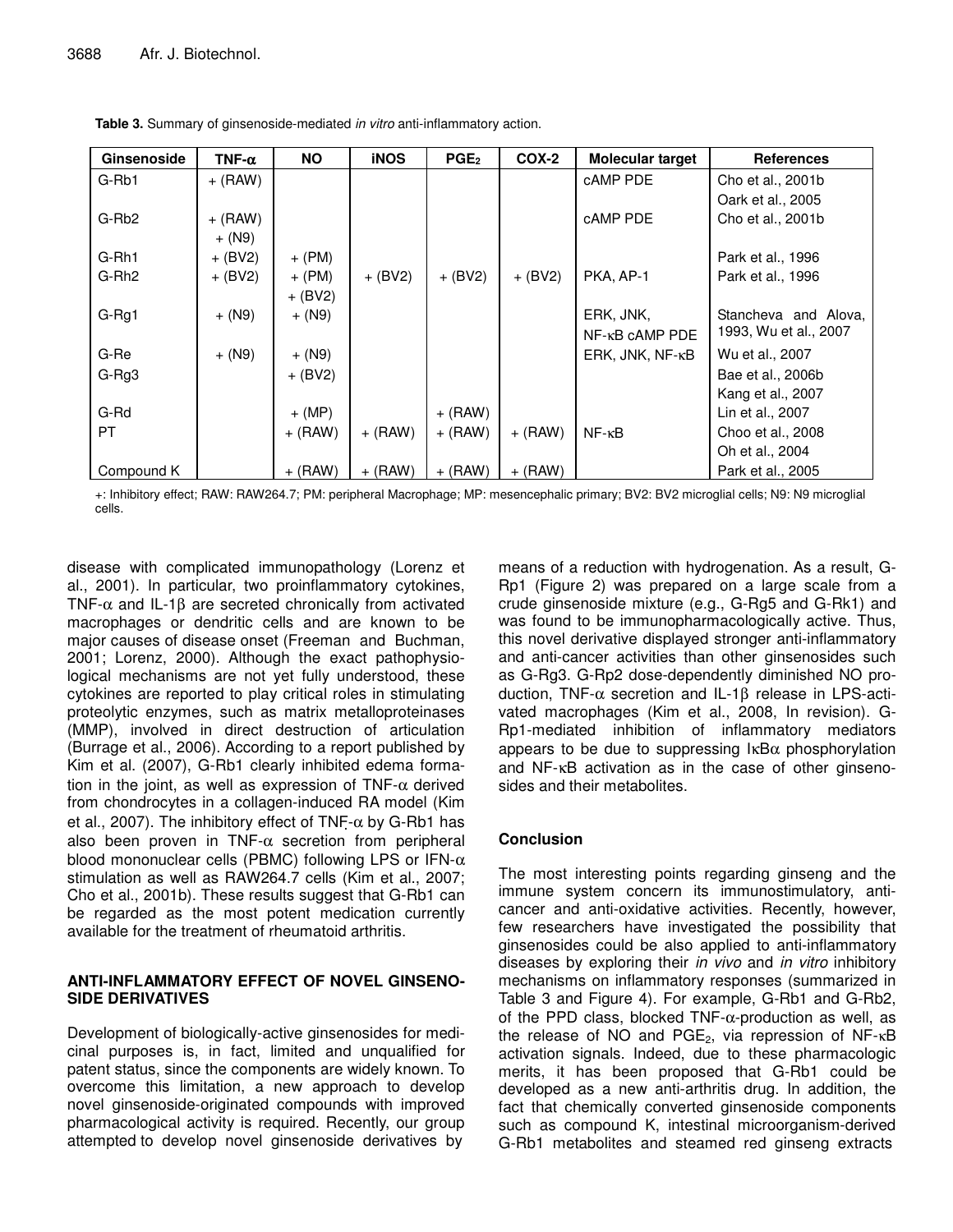

: Pharmacological target site of ginsenosides or their structural analogs



inhibited *in vitro* anti-inflammatory activities as well as delayed hyper-sensitive dermatitis seem to emphasize the functional importance of ginseng metabolites in regard to future research. Indeed, new derivatives such as G-Rp1, pre-pared by various chemical processing and fermentation technologies, are now actively studied. Therefore, it is anticipated that newly prepared active saponin metabolites, or their modified structures, with strong and safe immunosuppressive and anti-inflammatory properties will be developed in the near future.

#### **ACKNOWLEDGEMENT**

This work was supported by the Minstry of Commerce, Industry and Energy through the Center for Efficacy Assessment and Development of Functional Foods and Drugs at Hallym University, Korea.

#### **REFERENCES**

- Alexander B (1998). The role of nitric oxide in hepatic metabolism. Nutrition, 14: 376-390.
- Bae EA, Han MJ, Choo MK, Park SY, Kim DH (2002). Metabolism of 20(S) and 20(R)-ginsenoside Rg3 by human intestinal bacteria and its relation to *in vitro* biological activities. Biol. Pharm. Bull. 25: 58-63.
- Bae EA, Han MJ, Shin YW, Kim DH (2006a) Inhibitory effects of Korean red ginseng and its genuine constituents ginsenosides Rg3, Rf, and

Rh2 in mouse passive cutaneous anaphylaxis reaction and contact dermatitis models. Biol. Pharm. Bull. 29: 1862-1867.

- Bae EA, Kim EJ, Park JS, Kim HS, Ryu JH, Kim DH (2006b). Ginsenosides Rg3 and Rh2 inhibit the activation of AP-1 and protein kinase A pathway in lipopolysaccharide/interferon-gammastimula-ted BV-2 microglial cells. Planta Med. 72: 627-633.
- Bermudez LE (1994). Immunobiology of Mycobacterium avium infection. Eur. J. Clin. Microbiol. Infect Dis. 13: 1000-1006.
- Bluethmann H, Rothe J, Schultze N, Tkachuk M, Koebel P (1994). Establishment of the role of IL-6 and TNF receptor 1 using gene knockout mice. J. Leukoc Biol. 56: 565-570.
- Burrage PS, Mix KS, Brinckerhoff CE (2006). Matrix metalloproteinases: role in arthritis. Front Biosci. 11: 529-543.
- Byeon SE, Lee YG, Kim JC, Han JG, Lee HY, Cho JY (2008). Hinokitiol, a Natural Tropolone Derivative, Inhibits TNF-alpha Production in LPS-Activated Macrophages via Suppression of NF-κB. Planta Med. 74: 828-833.
- Chiarugi V, Magnelli L, Gallo O (1998). Cox-2, iNOS and p53 as playmakers of tumor angiogenesis (review). Int. J. Mol. Med. 2: 715-719.
- Cho JY, Nam KH, Kim AR, Park J, Yoo ES, Baik KU, Yu YH, Park MH (2001a). In-vitro and in-vivo immunomodulatory effects of syringin. J. Pharm. Pharmacol. 53: 1287-1294.
- Cho JY, Park JS, Baik KU, Lee JG, Kim HP, Yoo ES, Park MH (2004). Differential effect of phosphodiesterase IV inhibitor RP73401 on various inflammatory and immune responses relevent to rheumatoid arthritis. Pharmacol. Res. 49: 423-431.
- Cho JY, Yeon JD, Kim JY, Yoo ES, Yu YH, Park MH (2000). Hepatoprotection by human epidermal growth factor (hEGF) against experimental hepatitis induced by D-galactosamine (D-galN) or D-GalN/lipopolysaccharide. Biol. Pharm. Bull. 23: 1243-1246.
- Cho JY, Yoo ES, Baik KU, Park MH, Han BH (2001b). In vitro inhibitory effect of protopanaxadiol ginsenosides on tumor necrosis factor (TNF)-alpha production and its modulation by known TNF-alpha antagonists. Planta Med. 67: 213-218.